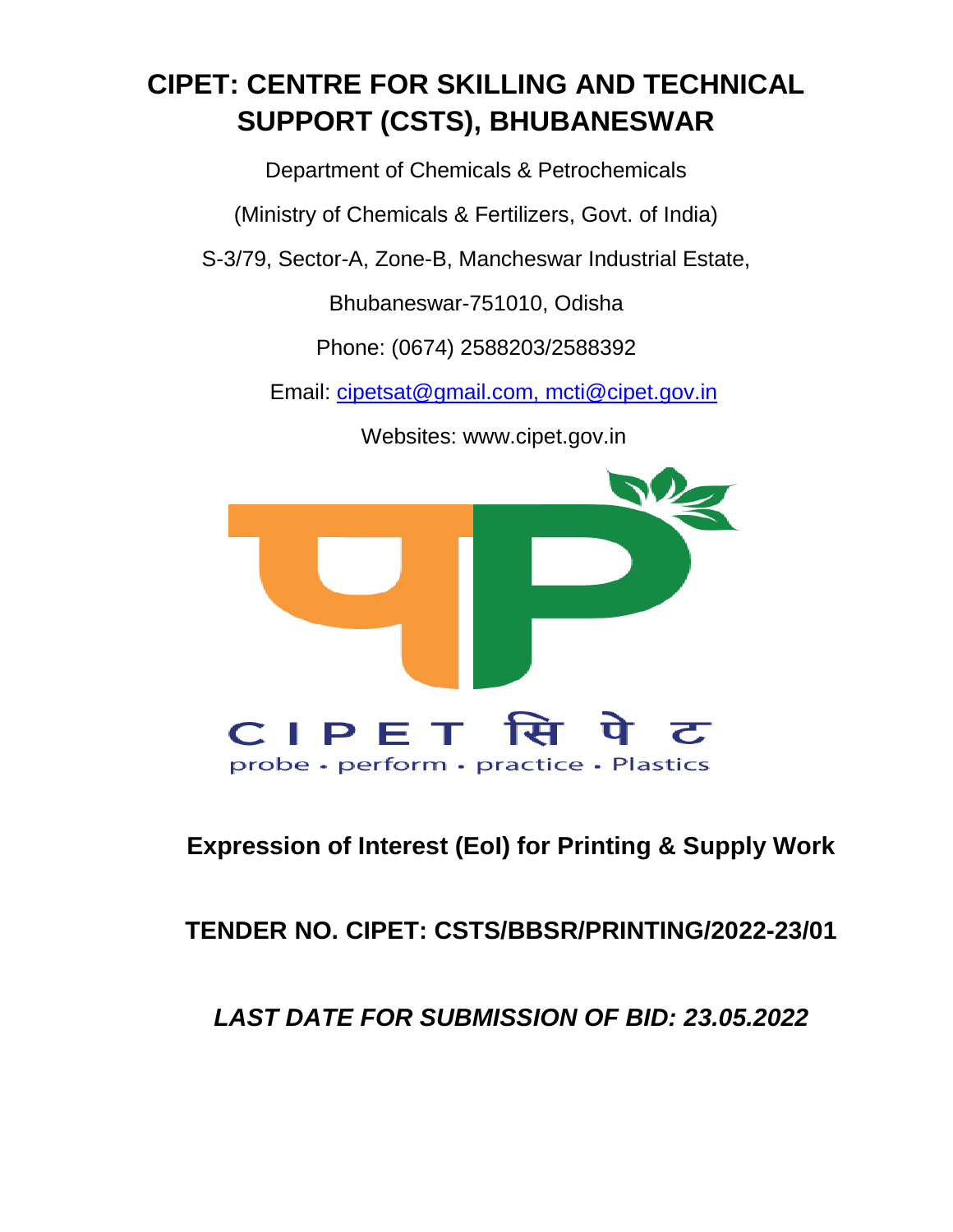#### **INSTRUCTIONS TO BIDDERS**

#### **A. Introduction**

CIPET is a premier national institution under the aegis of the Ministry of Chemicals Fertilizers, Govt. of India fully devoted to Skill Development, Technology Support Services, Academic and Research (STAR). CIPET operates on hub & spokes model with 37 locations -08High Learning Centres(IPT), 23 Centres for Skilling And Technical Support(CSTS),3 Specialized Centres,03 R & D Wings, spread across the country catering to the needs of Polymer and allied industries. 05 more centres are in the process of establishment.

The EOI will be required to submit in two bid system in two separate envelopes as mentioned below:

**Envelope No. 1** super-scribed as **"Technical Bid"** should contain an introductory letter of contractor along with copies of documents as evidences. The Individuals/firms/Supplier has to fill up Annexure "A" with his signature along with all supporting documents and samples.

**Envelop No. II** super/scribed as EOI for **"Financial Bid"** and should contain the EOI form duly signed in each page by contractor/authorized signatory along with priced bid. The Individual/firm has to fill up Annexure "B".

Both Envelope I & II should be placed in large envelope which should be super-scribed As **"EOI for Printing & Supply Work"** and addressed to CIPET: CSTS, Sector –A ,Zone -B Mancheswar Industrial Estate,Bhubaneswar,Odisha-751010

#### **B. THE BIDDING DOCUMENTS**

#### **1. Submission of Bids**

#### A. **TECHNICAL BID should include the following**:-

- Detailed specification of the products/items.
- Performance Statement along with proof of supplies(PO copies)
- Qualification Criteria.
- GSTIN, PAN card, & IT return for last 03 years.
- The Technical Bids shall be opening on 24.05.2022 @11.00AM, after evaluation of technical bid commercial bid shall be open for the qualified bidders.

#### B. **COMMERCIAL BID should include the following:-**

 Statement showing the price of the each items of spare parts which is mentioned in the Technical Bid (the acceptance and rejection of spare parts as per requirement will be at sole discretion of CIPET:CSTS, Bhubaneswar)

 Conditional bids will not be accepted. The condition laid down by CIPET:CSTS, Bhubaneswar is final and binding on all bidders.

• The quote should be in Indian Currency (INR).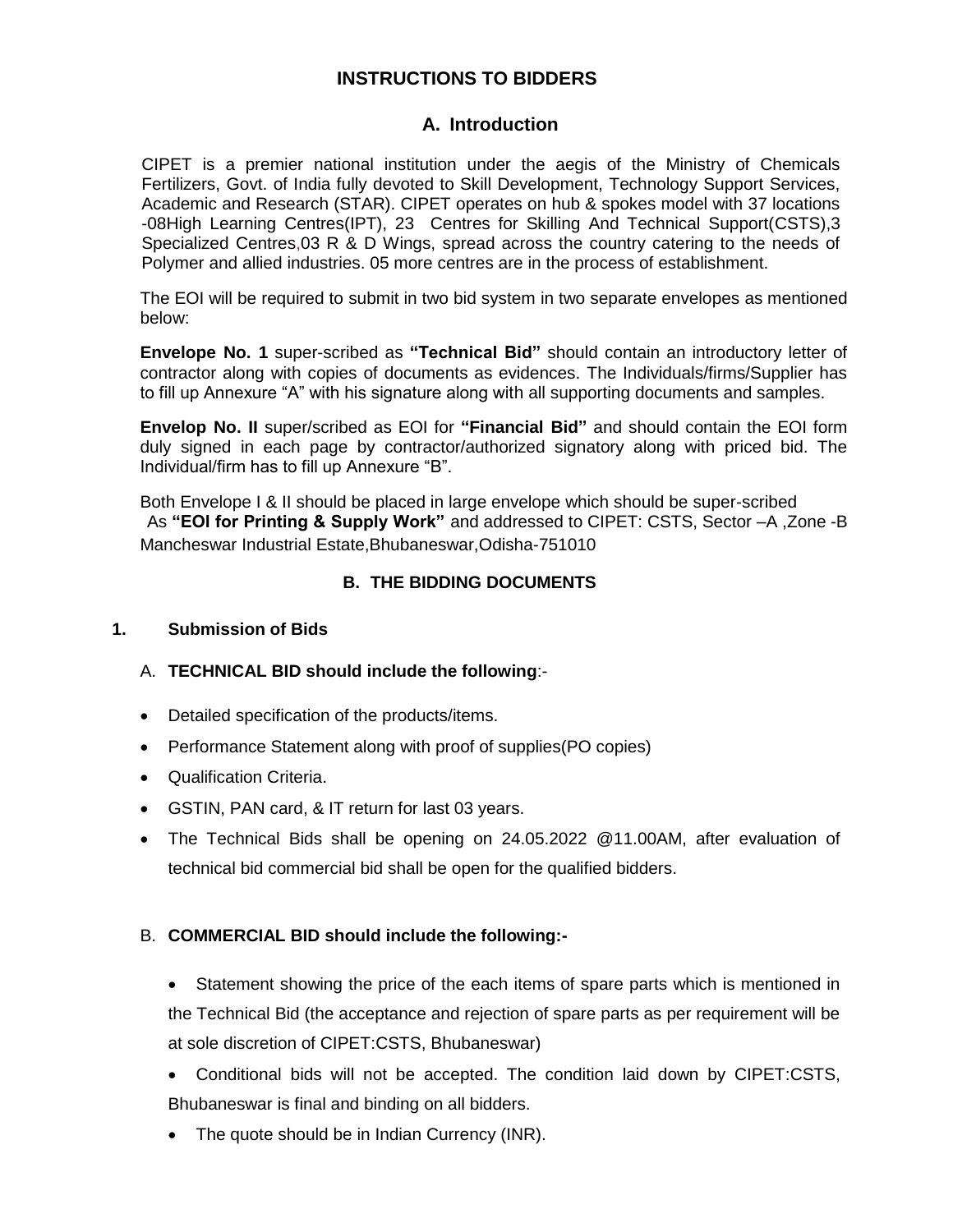• Rate Quoted shall be inclusive of Transportation, Packing, Drawing & Designing and other Charges if any. GST Shall be charge extra as applicable.

 The Principal Director & Head, CIPET:CSTS, Bhubaneswar reserves the right to accept or reject any tender or all tenders at any time prior to award of contract without assigning any reasons whatsoever and no correspondence shall be entertained in this regard.

#### **C. Eligible Criteria for Bidders**

 Experience Criteria: The Bidder should have regularly manufactured and supplied same or similar Category Products to any Central / State Govt Organization /PSU / Public Listed Company for 3 years before the bid opening date. Copies of relevant contracts to be submitted along with bid in support of having supplied some quantity during each of the year. In case of bunch bids, the primary product having highest value should meet this criterion.

 Bidder Turn over Criteria: The minimum average annual financial turnover of the bidder during the last three years, ending on 31st March of the previous financial year, should be Rs.5 Lakhs. Documentary evidence in the form of certified Audited Balance Sheets of relevant periods or a certificate from the Chartered Accountant / Cost Accountant indicating the turnover details for the relevant period shall be uploaded with the bid.

 Bidder financial standing: The bidder should not be under liquidation, court receivership or similar proceedings should not be bankrupt. Bidder to upload undertaking to this effect with bid.

#### **General Instructions and Terms & Conditions**

- 1. Any EOI received after the scheduled time or incomplete in any manner will not be accepted.
- 2. The bidder (Individual/firm) is expected to examine all instructions, terms & Conditions, specifications in the EOI form. Failure to furnish information required in every respect will be the Bidders risk and may result into rejection of the bid.
- 3. Bids must be received by the Purchaser at the address specified under commercial bid not later than 05.30 PM on 23/05/2022
- 4. The large envelope (containing separate envelope I & II) will be opened first. Thereafter the **envelope I** i.e. Technical Bid will be opened
- 5. Those bidders who have not enclosed Technical Bid documents & not submitted. In such cases their Envelope II which contains the financial bid will not be considered
- 6. The **envelope II** i.e. Financial Bid will be opened for those parties who have qualified in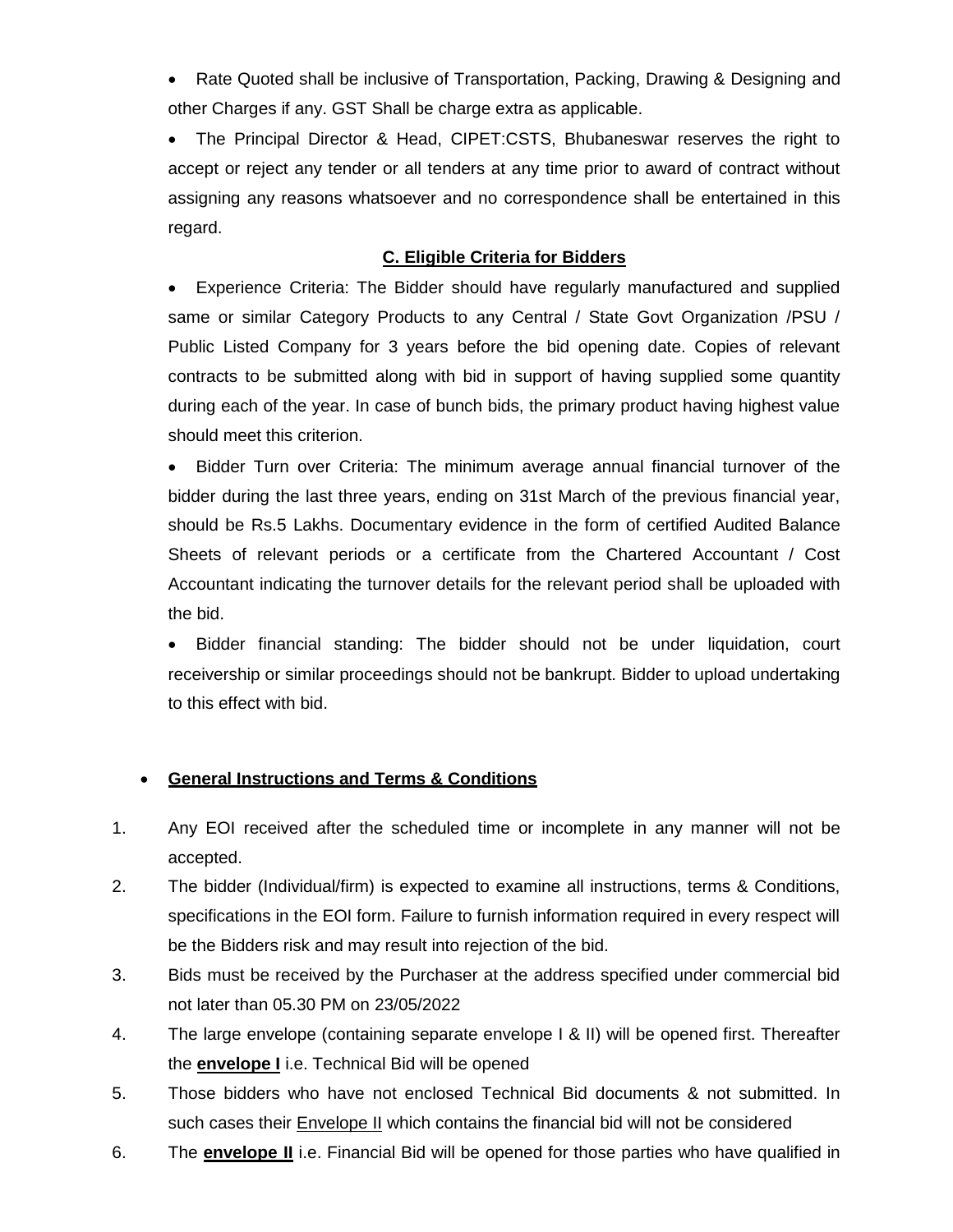the technical evaluation.

- 7. Sample copy of materials to be enclosed with the technical **envelope -I**
- 8. No bidder shall contact the purchaser on any matter relating to its bids, from the time of bid opening to the time the contract is awarded.
- 9. The rate contract shall be valid for one year which can be further extended for two more years based on mutual consent and the satisfactory services.
- 10. The bidder shall be solely responsible for supplying of materials as per the order given in the time bound manner failing which CIPET has reserves the right to cancel the contract without assigning any reasons whatsoever.
- 11. The supplier must have a local office in Bhubaneswar or Khordha district.
- 12. In case of emergency of work the bidder must ensure to supply the delivery within 24 hours of getting work order.
- 13. Supply of Printing materials to be made at three different location of CIEPT as furnished below as per the requirement of each centers as and when required:
	- CIPET:CSTS, S-3/79,Sector A, Zone B, Mancheshwar Industrial Estate, Bhubaneswar, Odisha 751010
	- CIPET:PPEC, Plastics Park, Siju, Jhimani,Paradeep, Odisha 754141
	- CIEPT, BPUT Campus, chend colony, Rourkela, sundargarh, Odisha.
- 14. Applicable taxes will be deducted as per prevailing rules and regulations of the Government
- 15. In the case of dispute or differences arising between the purchaser and Supplier relating to any matter arising out or connected with this agreement, such dispute or differences shall be referred within the Jurisdiction of Bhubaneswar (ODISHA).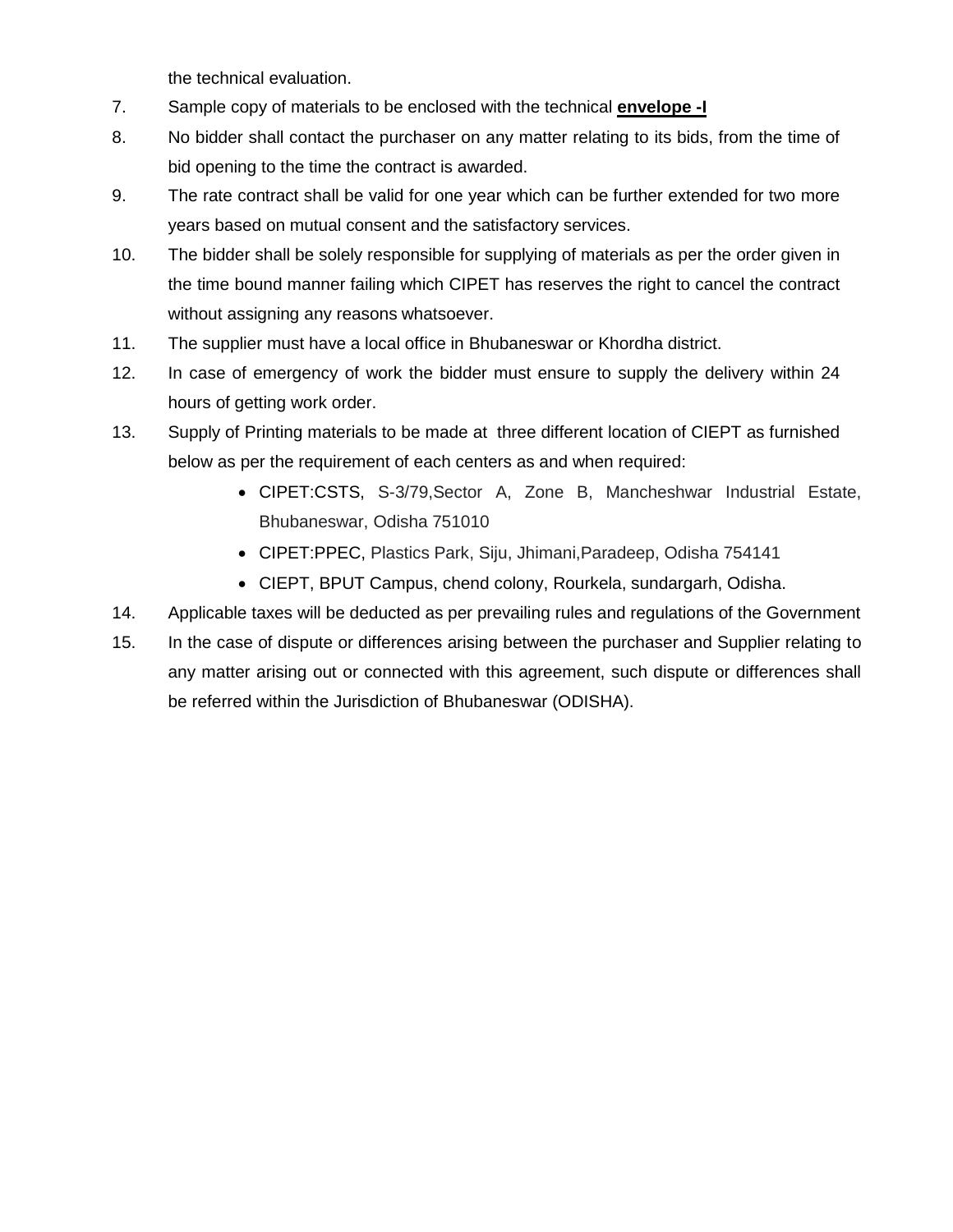### Expression of Interest (EOI) for Printing & Supply Work

### **Individual/Firm/Supplier Details for Technical Evaluation:**

| SI.<br>No. | <b>Particulars</b>                                                                                                      |  |
|------------|-------------------------------------------------------------------------------------------------------------------------|--|
| 01         | Type of the Organization (Public Sector<br>/Limited/Private<br>limited/Partnership/ Proprietary<br>/Society/Any other.) |  |
| 02         | Name of the Individual/Firm/Supplier                                                                                    |  |
| 03         | <b>Address</b>                                                                                                          |  |
| 04         | <b>Contact Person</b>                                                                                                   |  |
| 05         | Mobile No.                                                                                                              |  |
| 06         | E-mail                                                                                                                  |  |
| 07         | Mandatory documents: (supporting<br>document to be attach)                                                              |  |
|            | A) GSTIN No.                                                                                                            |  |
|            | B) PAN No                                                                                                               |  |
|            | C) Bank Account Details                                                                                                 |  |
|            | D) Experience Certificate                                                                                               |  |
|            | E) Bidder Turn Over Criteria                                                                                            |  |
|            | F) Bidder financial standing                                                                                            |  |
|            | G)IT Return for last 03 years                                                                                           |  |
|            | H) Specification of material /printing work                                                                             |  |

Note: Attach extra sheet if required.

Place: Signature of Proprietor/Partner/Director Date:

Office Seal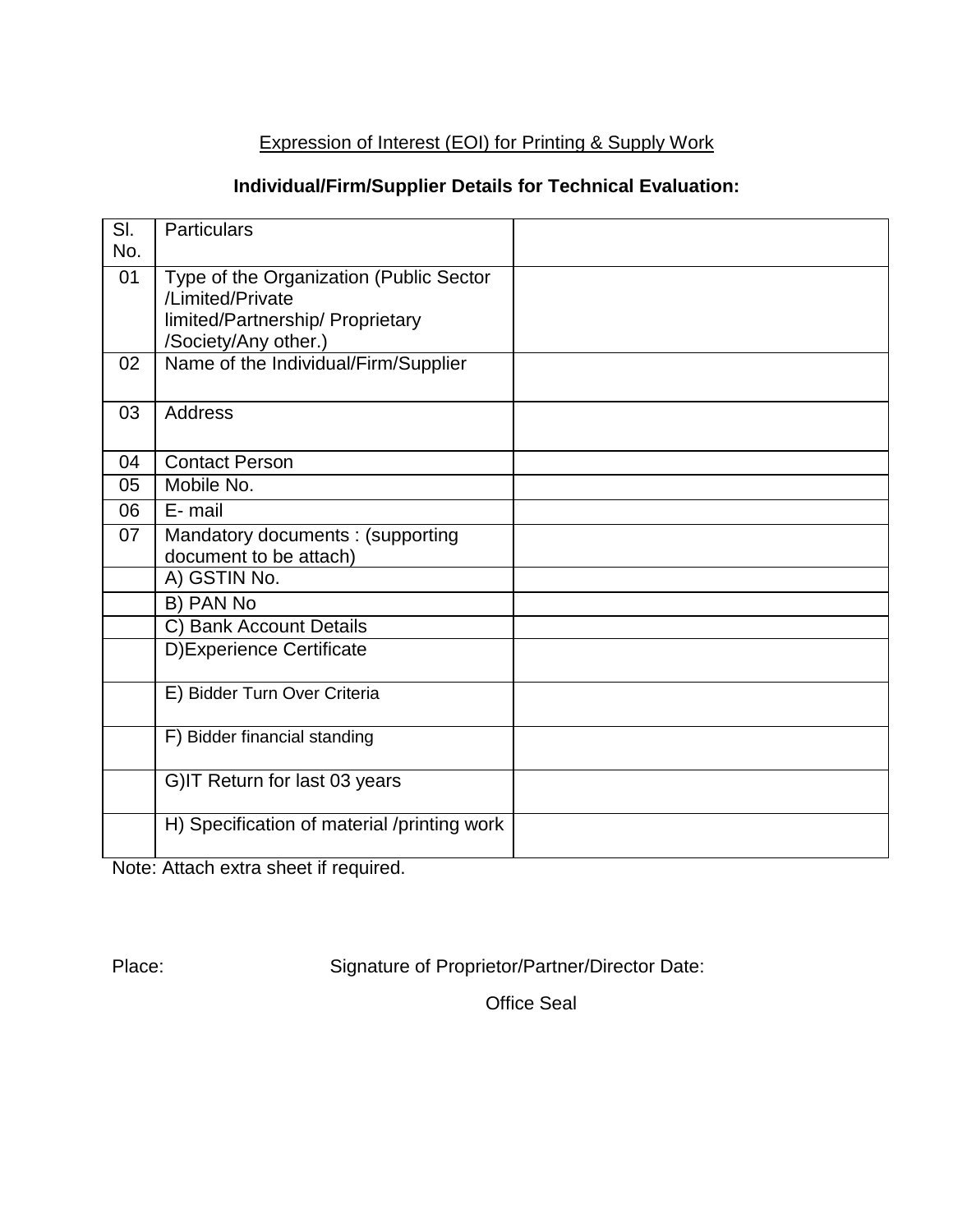| Technical Specification details- Annexure "A" |                                                                                                                                                                                                                                                      |                                      |                                           |                                     |
|-----------------------------------------------|------------------------------------------------------------------------------------------------------------------------------------------------------------------------------------------------------------------------------------------------------|--------------------------------------|-------------------------------------------|-------------------------------------|
|                                               | SI.No Description of Work                                                                                                                                                                                                                            | <b>Bidders</b><br>specification      | <b>Remarks</b>                            |                                     |
| 1.                                            | Printing & Supply of Note Book -Multicolor Laminated Cover with<br>Institute Name (As per Sample) (Each Note book consist of<br>100 pages)<br>Paper-60 GSM<br>Cover-250GSM                                                                           | Material Sample to<br>be attach      |                                           |                                     |
| $\overline{2}$                                | Printing & Supply of Practical Record Book & Daily diary with Material Sample to<br>Institute Name(AsperSample(Each Daily diary<br>consist of 240 pages & Practical Record consist of 200<br>pages & LTC practical record -128 pages ) Paper-70 GSM  | be attach                            |                                           |                                     |
|                                               | SI.No Description of Work                                                                                                                                                                                                                            | (Single Side &<br><b>Both Side)</b>  | Cover                                     | <b>Binding</b>                      |
| 1                                             | Printing & Supply of Course Material<br>Multicolor Laminated Cover with Course name, sponsored name<br>& institution logo (which will variable as per the requirement<br>from time to time)-<br>Multicolour Laminated cover - 250gsm<br>Paper-70 Gsm | Material Sample to<br>be attach      | <b>Material</b><br>Sample to be<br>attach | Material<br>Sample to be<br>attach. |
|                                               | SI.No Description of Work                                                                                                                                                                                                                            | <b>Flex materials</b>                | <b>Fabric material</b>                    |                                     |
| 1                                             | Printing & Supply of Flex/Fabric Banner with Frame                                                                                                                                                                                                   |                                      | Material Sample to be attach              |                                     |
| 2                                             | Printing & Supply of Flex/Fabric Banner without Frame                                                                                                                                                                                                |                                      |                                           |                                     |
| 3                                             | Printing & Supply of Vinyl With sunboard                                                                                                                                                                                                             |                                      |                                           |                                     |
| 4                                             | Printing & Supply of Vinyl with Frame with sunboard                                                                                                                                                                                                  |                                      |                                           |                                     |
| SI.No                                         | <b>Description of Work</b>                                                                                                                                                                                                                           | <b>Bidders specification</b>         |                                           |                                     |
| 1                                             | Printing & Supply of Multicolour 3 Fold Brochure                                                                                                                                                                                                     | GSM-130                              |                                           |                                     |
| $\overline{2}$                                | Printing & Supply of Single Colour A-4 Pamphlet<br>(Single Side)                                                                                                                                                                                     | <b>GSM-60</b>                        |                                           |                                     |
| 3                                             | Printing & Supply of Multicolour A-3 Sticker-size-<br>(Single Side)                                                                                                                                                                                  |                                      |                                           |                                     |
| 4                                             | Printing & Supply of Multicolour A-3 Poster<br>(Single Side)                                                                                                                                                                                         |                                      |                                           |                                     |
| $\overline{5}$                                | Printing & Supply of Multicolour A-8 Pamphlet (Both Side)                                                                                                                                                                                            |                                      |                                           |                                     |
| 6                                             |                                                                                                                                                                                                                                                      |                                      |                                           |                                     |
|                                               | Printing & Supply of Sticker 4"X6" Inch Multicolour                                                                                                                                                                                                  |                                      |                                           |                                     |
| $\overline{7}$                                | Printing & Supply of Multicolour A-4 Pamphlet<br>(Single Side)                                                                                                                                                                                       | <b>GSM-90</b><br>GSM-130             |                                           |                                     |
| 8                                             | Printing&Supply of Letter Head                                                                                                                                                                                                                       | GSM:100 Paper: Bond<br>Paper         |                                           |                                     |
| 9                                             | Printing&Supply of Letter Head                                                                                                                                                                                                                       | GSM:70 Paper: Loose<br>Paper A4 Size |                                           |                                     |
| 10                                            | Vouchers-Cash book/bank book Size-A/4                                                                                                                                                                                                                | <b>GSM-70</b>                        |                                           |                                     |
| 11                                            | Money receipt- Size-A8                                                                                                                                                                                                                               | GSM-60                               |                                           |                                     |
| 12                                            | Attendance Sheet-consist of 15 rows Size-12.5"X18"                                                                                                                                                                                                   | GSM-220                              |                                           |                                     |
| 13                                            | Attendance Sheet-consist of 10 rows Size-12.5"X18"                                                                                                                                                                                                   | GSM-220                              |                                           |                                     |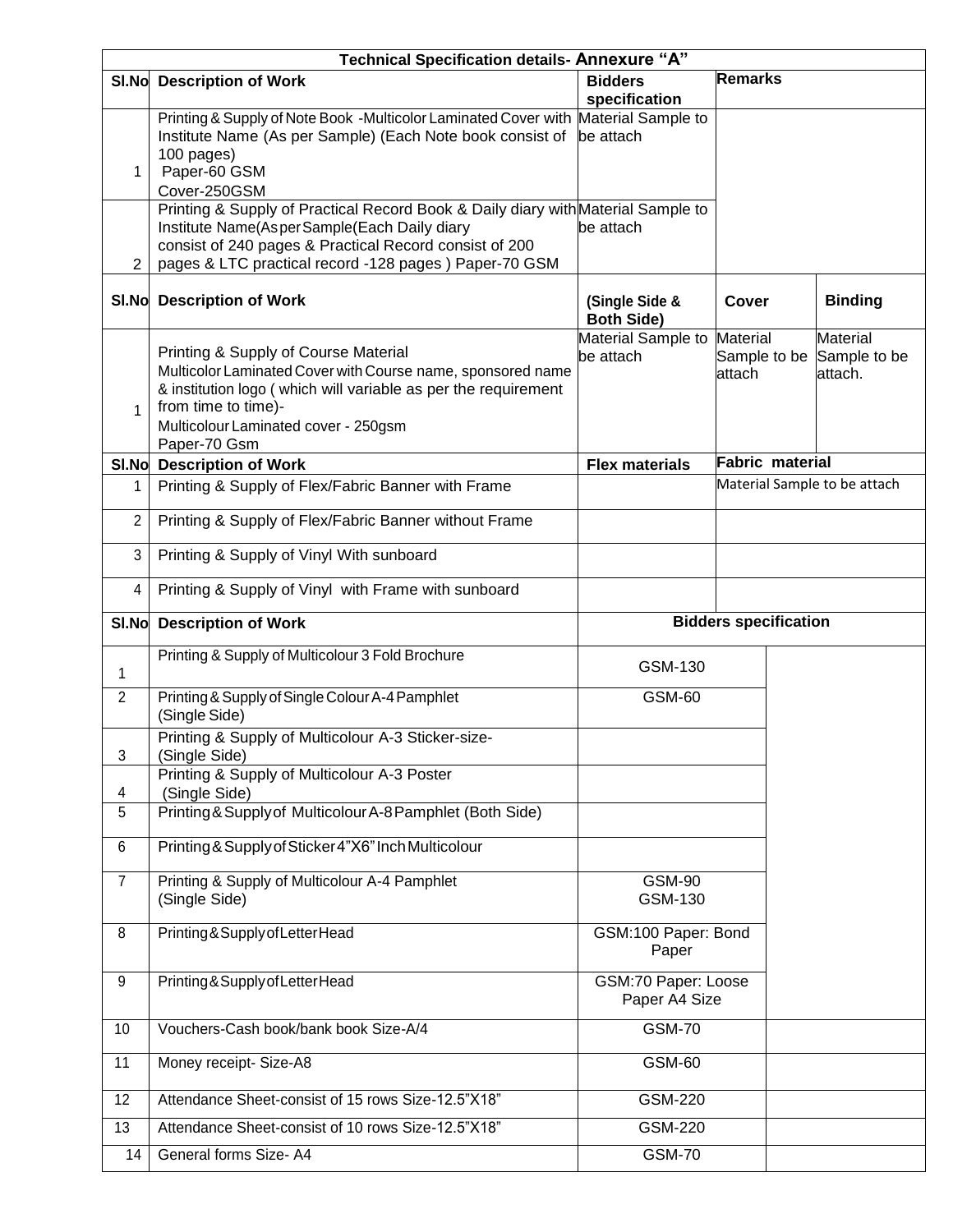| 15 | Hostel & undertaking form-1/4                                                                                  | <b>GSM-60</b>                   |  |
|----|----------------------------------------------------------------------------------------------------------------|---------------------------------|--|
| 16 | Library cards size-3.5"X4.5"                                                                                   | <b>GSM-170</b>                  |  |
| 17 | Library cards Packet type Size- 3.5"X7.5"                                                                      | <b>GSM-170</b>                  |  |
| 18 | Library cards size-3.2"X5.5" (Inside cotton paste and<br>packeting)                                            | <b>GSM-170</b>                  |  |
| 19 | Student ID card -Plastic Holder, both side Multicolor print<br>& lamination, pasting, fitta with printing      |                                 |  |
| 20 | Normal Id card with printing with fitta & Holder                                                               |                                 |  |
| 21 | Gate pass book size-1/4                                                                                        | <b>GSM-60</b>                   |  |
| 22 | Student food coupon book -(each book contain 1800 nos.<br>coupon) size-1/4 with individual numbering & cutting | GSM-60                          |  |
| 23 | Staff food coupon (each book contain 25 leafs) with<br>numbering                                               |                                 |  |
| 24 | IAR book with printing cutting (as per instruction ) Size-<br>6"X11" (for theory & practical)                  | Cover- GSM -170<br>Inner GSM-60 |  |
| 25 | Envelop- size-10"X4.5" window with 04 color printing as<br>per instruction                                     | <b>GSM-90</b>                   |  |
| 26 | Envelop-size-10"X4.5"                                                                                          | <b>GSM-90</b>                   |  |
| 27 | Fly leafs- grey/green/blue/yellow color                                                                        |                                 |  |
| 28 | Arch file with printing 35CMX28CM Thickness -03mm                                                              |                                 |  |
| 29 | Cobra/Spring file with printing 23cmX34cm                                                                      |                                 |  |
| 30 | 03 fold file with less                                                                                         | <b>Good Quality</b>             |  |
| 31 | Polymer stamp/Round/Self ink                                                                                   | <b>Good Quality</b>             |  |
| 32 | Answer book size- 1/4 10 sheets of 25 pages                                                                    | <b>GSM-60</b>                   |  |
| 33 | Certificate issue register (as per instruction) each register-<br>200 pages                                    | <b>GSM-70</b>                   |  |

Materials to be supply by the bidders as and when required by the purchaser.

Place:

Date: Date: Signature of Proprietor/Partner/Director

Office Seal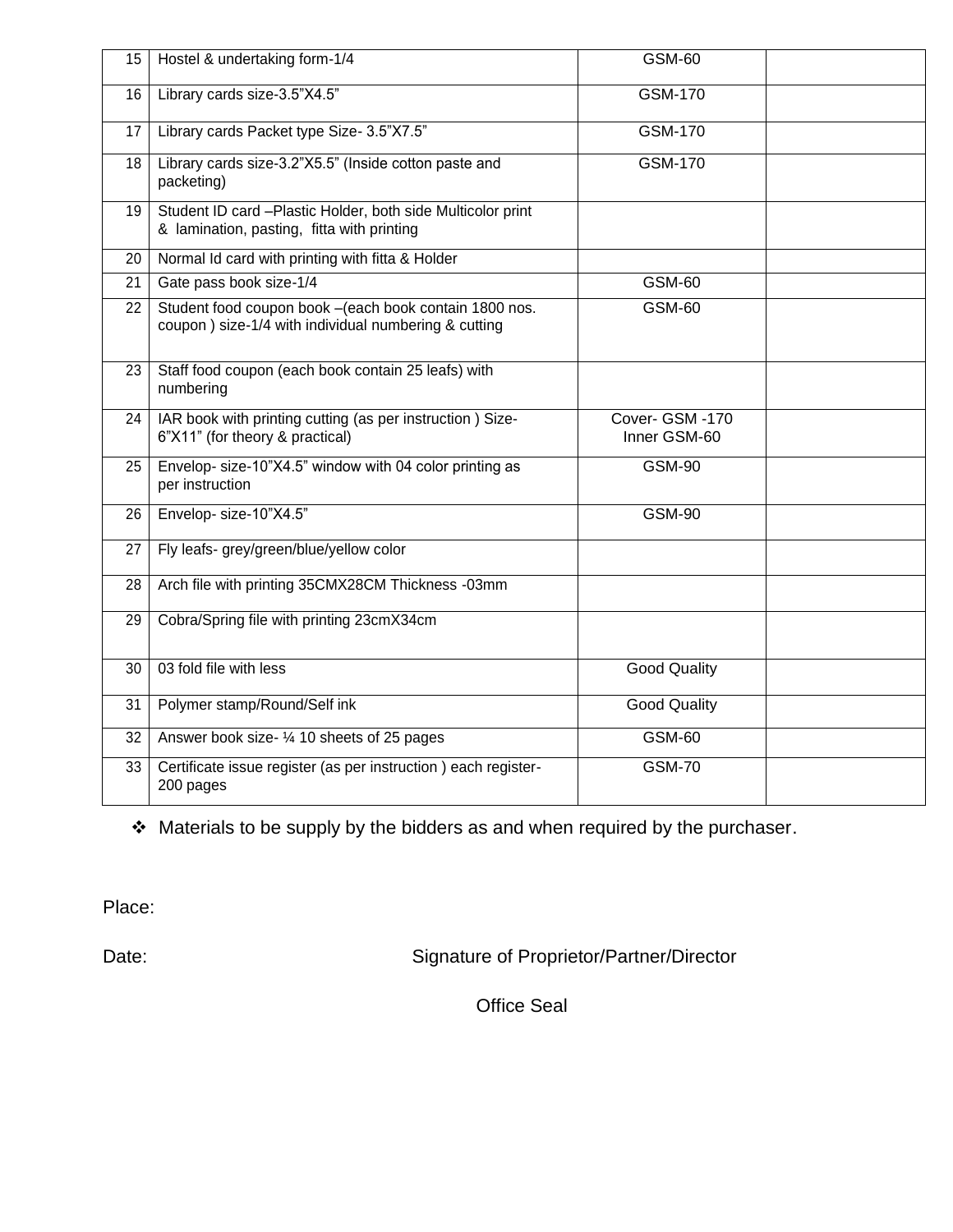| <b>Financial Bid- Annexure "B"</b> |                                                                                                                                                                                                                                   |                                     |       |                |
|------------------------------------|-----------------------------------------------------------------------------------------------------------------------------------------------------------------------------------------------------------------------------------|-------------------------------------|-------|----------------|
|                                    | SI.No Description of Work                                                                                                                                                                                                         | Per Piece rate to be quote (in Rs.) |       |                |
| 1                                  | Printing & Supply of Note Book -Multicolor Laminated Cover with Institute<br>Name (As per Sample) (Each Note book consist of 100 pages)<br>Paper-60 GSM<br>Cover-250GSM                                                           |                                     |       |                |
| 2                                  | Printing & Supply of Practical Record Book & Daily diary with Institute<br>Name(AsperSample(Each Daily diary<br>consist of 240 pages & Practical Record consist of 200 pages & LTC<br>practical record -128 pages ) Paper-70 GSM  |                                     |       |                |
| SI.No                              | <b>Description of Work</b>                                                                                                                                                                                                        | (Single Side &<br><b>Both Side)</b> | Cover | <b>Binding</b> |
| 1                                  | Printing & Supply of Course Material<br>Multicolor Laminated Cover with Course name, sponsored name & institution<br>logo (which will variable as per the requirement from time to time)-<br>Multicolour Laminated cover - 250gsm |                                     |       |                |
|                                    | Paper-70 Gsm                                                                                                                                                                                                                      |                                     |       |                |
|                                    | SI.No Description of Work-                                                                                                                                                                                                        | Flex materials Fabric material      |       |                |
| 1                                  | Printing & Supply of Flex/Fabric Banner with Frame                                                                                                                                                                                |                                     |       |                |
| $\overline{2}$                     | Printing & Supply of Flex/Fabric Banner without Frame                                                                                                                                                                             |                                     |       |                |
| 3                                  | Printing & Supply of Vinyl With sunboard                                                                                                                                                                                          |                                     |       |                |
| 4                                  | Printing & Supply of Vinyl with Frame with sunboard                                                                                                                                                                               |                                     |       |                |
| SI.No                              | <b>Description of Work</b>                                                                                                                                                                                                        | Per Piece rate to be quote (in Rs.) |       |                |
| 1                                  | Printing & Supply of Multicolour 3 Fold Brochure                                                                                                                                                                                  |                                     |       |                |
| $\overline{2}$                     | Printing & Supply of Single Colour A-4 Pamphlet<br>(Single Side)                                                                                                                                                                  |                                     |       |                |
| 3                                  | Printing & Supply of Multicolour A-3 Sticker-size-<br>(Single Side)                                                                                                                                                               |                                     |       |                |
| 4                                  | Printing & Supply of Multicolour A-3 Poster<br>(Single Side)                                                                                                                                                                      |                                     |       |                |
| 5                                  | Printing & Supply of Multicolour A-8 Pamphlet (Both Side)                                                                                                                                                                         |                                     |       |                |
| 6                                  | Printing & Supply of Sticker 4"X6" Inch Multicolour                                                                                                                                                                               |                                     |       |                |
| $\overline{7}$                     | Printing & Supply of Multicolour A-4 Pamphlet<br>(Single Side)                                                                                                                                                                    |                                     |       |                |
| 8                                  | Printing&Supply of Letter Head                                                                                                                                                                                                    |                                     |       |                |
| 9                                  | Printing&Supply of Letter Head                                                                                                                                                                                                    |                                     |       |                |
| 10                                 | Vouchers-Cash book/bank book Size-A/4                                                                                                                                                                                             |                                     |       |                |
| 11                                 | Money receipt- Size-A8                                                                                                                                                                                                            |                                     |       |                |
| 12                                 | Attendance Sheet-consist of 15 rows Size-12.5"X18"                                                                                                                                                                                |                                     |       |                |
| 13                                 | Attendance Sheet-consist of 10 rows Size-12.5"X18"                                                                                                                                                                                |                                     |       |                |
| 14                                 | General forms Size-A4                                                                                                                                                                                                             |                                     |       |                |
| 15                                 | Hostel & undertaking form-1/4                                                                                                                                                                                                     |                                     |       |                |